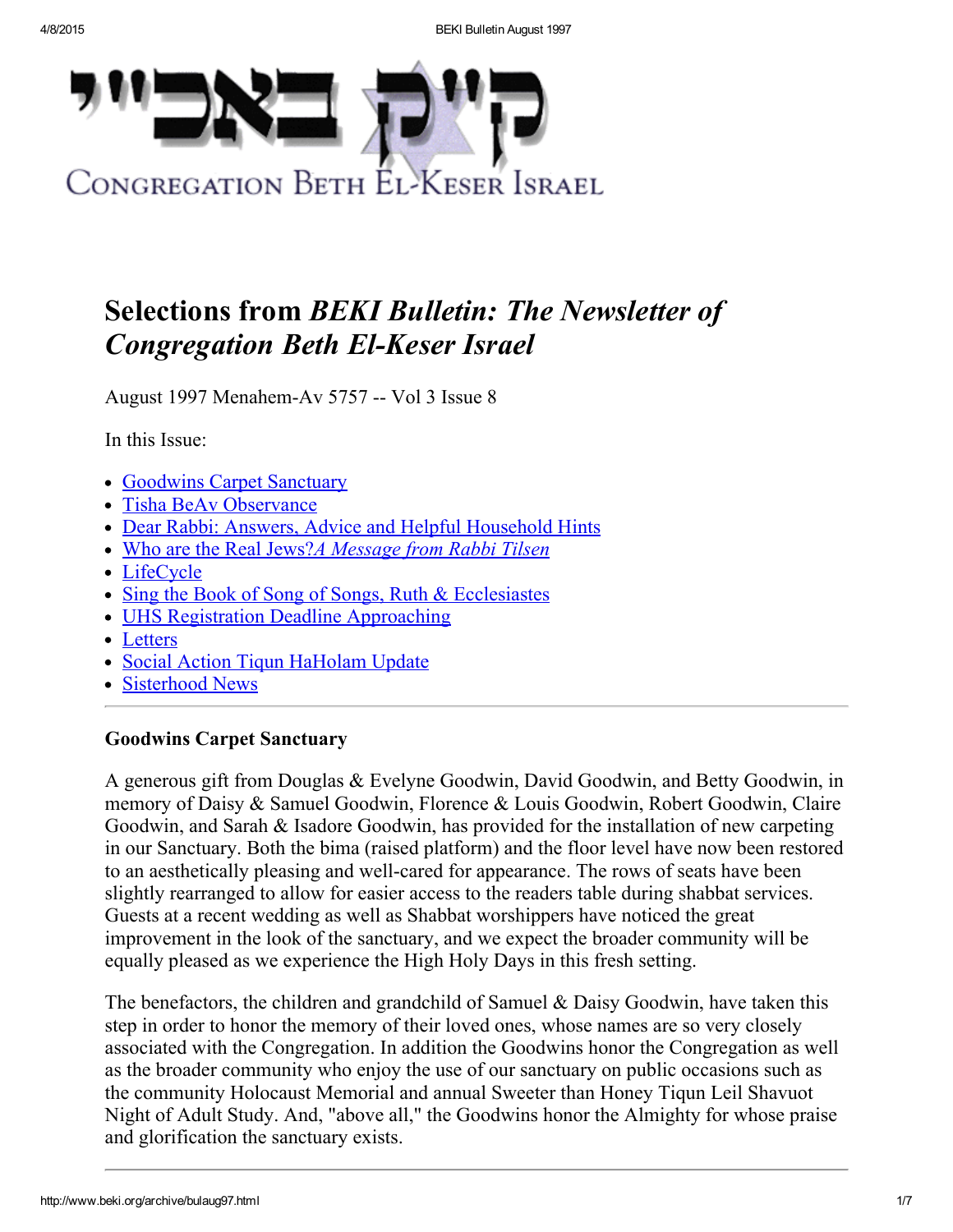#### <span id="page-1-1"></span>Tisha BeAv Observance

The fast of Tisha BeAv (ninth day of the Hebrew month of Av) is Monday night 11 August and Tuesday 12 August. Traditional services begin with Minha (afternoon) service on Monday night at 7:45p, followed by Maariv (evening) service at 8:00p. The Shaharit (morning) service is from 7:00a to 8:45a. The evening and morning services include the reading of the Biblical Book of Eikha (Lamentations). The fast is observed from 7:50p Monday until no later than 8:28p Tuesday. Tisha BeAv commemorates the destruction of the first two Temples and other tragedies that have taken place in our long and glorious history. The fast is the only full-day fast besides Yom Kippur.

### <span id="page-1-0"></span>Dear Rabbi: Answers, Advice and Helpful Household Hints

Dear Rabbi,

Can say I say mourners' qaddish at a Shiva Minyan if I'm observing a yahrzeit but not one of the mourners during shiva?

Signed, Still Mourning

Dear Still,

Yes, you may. "Mourners' Qaddish" is specifically for anyone who is mourning and needs to say qaddish.

Dear Rabbi,

I know that the Conservative movement said it is okay to drive on shabbat, but I for one don't want to. Yet, the synagogue is a bit too far to walk. Can I ride a bike and still keep the rules of the sabbath?

Signed, At the limit

Dear Limit,

The problem you describe is typical of many of our neighbors: They don't want to drive to shul *and* they don't want to walk. So they do neither.

It was never stated by the Conservative movement that it is permitted to drive on shabbat. What was stated in 1950 was that many Jews live in places where the only way to get to shul--not the shopping mall, not the laundry, not the movies--was to drive, and since their spiritual health and identity as Jews may have depended on their coming to shul, we should not object if they drive directly to and from shul, on condition that they make no stops on the way. In places where Jews (of all affiliations) were already driving to shul it seemed hypocritical to rope off the parking lot and have them park a block away. The choice facing the Rabbis seemed to be: They come by car or they don't come, and the Rabbis wanted them to come. It seemed preferable to violate the prohibitions of driving than to have much of the religious fabric of life fall apart. At the time they stated, "the program that we propose is not to be regarded as the full and complete regimen of Sabbath observance, valid for all Jews for all times and for all places. On the contrary, it is aimed to meet the particular situation that confronts us." They further emphasized, "It should be understood that in their wisdom and in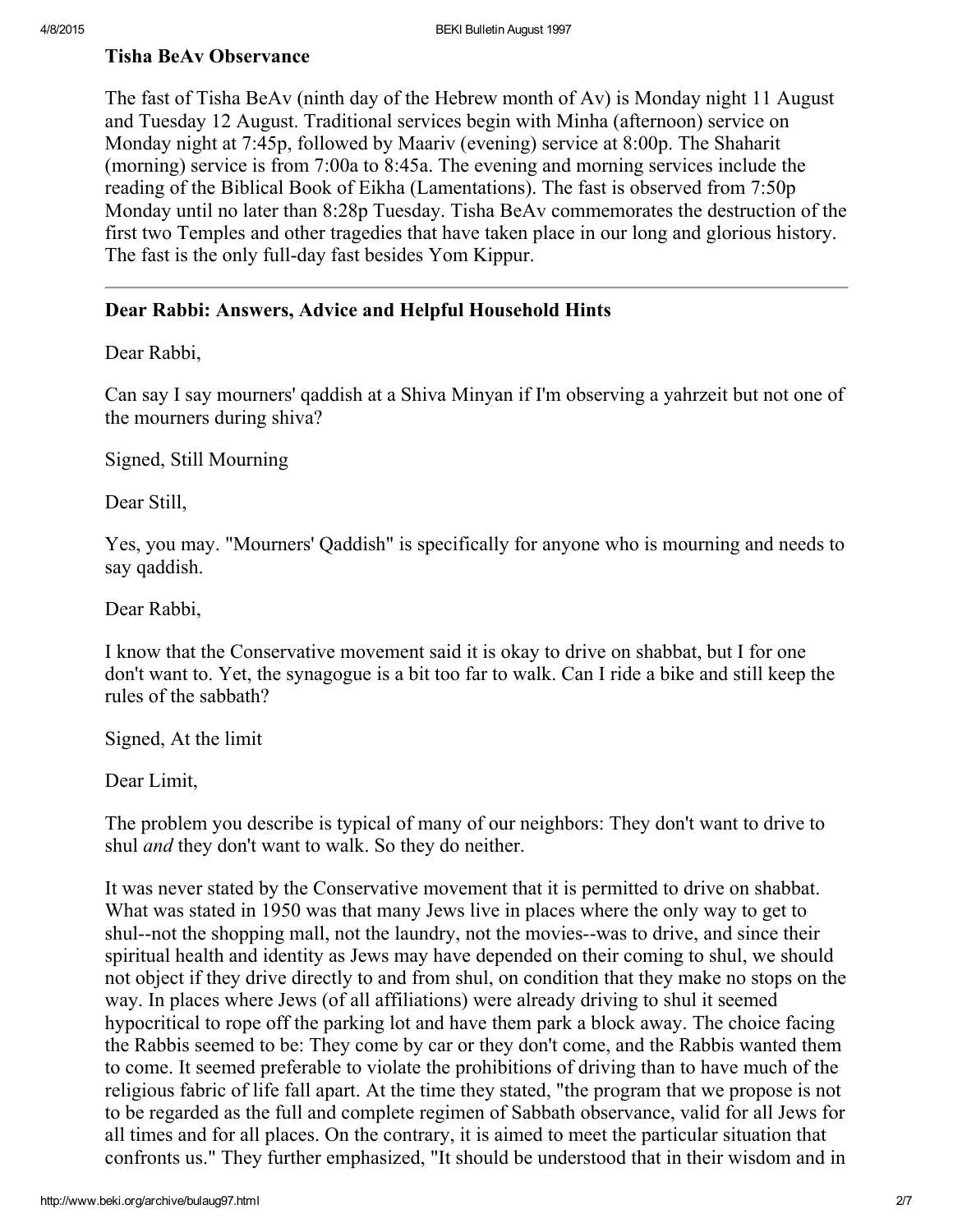light of the conditions prevailing in their respective communities, individual rabbis may find the easements here proposed unnecessary for the achievement of the larger goal herein envisaged."

This permission was misunderstood. The Rabbis who articulated this stance in the 1950s only meant that they would not object to driving to shul, because they believed the alternative of not going to shul at all was worse. They never envisioned that people would think that it was permitted to drive altogether, or that people would reasonably conclude that if they could drive to shul, they could drive to perform other significant mitzvas. Their permission turned out to be a very slippery slope indeed.

Notwithstanding the deficiencies in the Rabbis' approach (from both traditional and liberal viewpoints), let us consider your solution of riding a bike. It appears that a bike has several advantages over a car. Unlike driving a car, a bike does not involves the kindling of fire, which is a biblical prohibition.

Driving often entails handling "muqtza," items which may not be touched or carried on shabbat, such as a purse or wallet, money, and credit cards. One may have to buy gas, which is also prohibited on shabbat. Driving tempts us to stop at the laundry, grocery, or do other errands. These are much less likely to happen with a bike.

On the other hand, bicycles are apt to require repairs, which may entail shabbat violations. Bikes like cars may lead us to travel outside of the eruv or to carry outside of the eruv. Bikes may have electrical appliances such as lights and meters attached.

In short, bikes do infringe on shabbat prohibitions, but clearly not to the same degree as cars.

Another alternative for you is to consider moving closer to the shul. You can be sure other members will help you. Many BEKI members have made this move with great results.

As for your own decision, you must consider your health, the state of repair of your bicycle, and your religious outlook. Whether you come by Schwinn or Chevy or Hush Puppies, we are always happy to see you in shul.

# <span id="page-2-0"></span>A Message from Rabbi Tilsen

#### Who are the Real Jews?

Many in our community were outraged at the violent physical and verbal attack on a Conservative prayer group at dawn on Shavuot in Jerusalem by a mob of non-Conservative "Heridi" and "Ultra-Orthodox" yeshiva students and residents. The police offered some protection and evacuated the Conservative worshippers, but would not control or disperse the mob.

One religious leader in Israel, a renowned woman who considers herself "Orthodox," had this to say about the attackers: "They are not Jewish but an idolatrous sect that splintered away from God, from Torah, from holiness, from Jewish essence. People who use violence against other people just because they are too ignorant to recognize varieties of Jewish ritual are not Jews. People who destroy non-Jewish property because they think the Torah allows to hate non-Jews have not really received the Torah. People who violate the holiness of Shabbat and Yom Tov have not received the Torah properly and do not fear God. People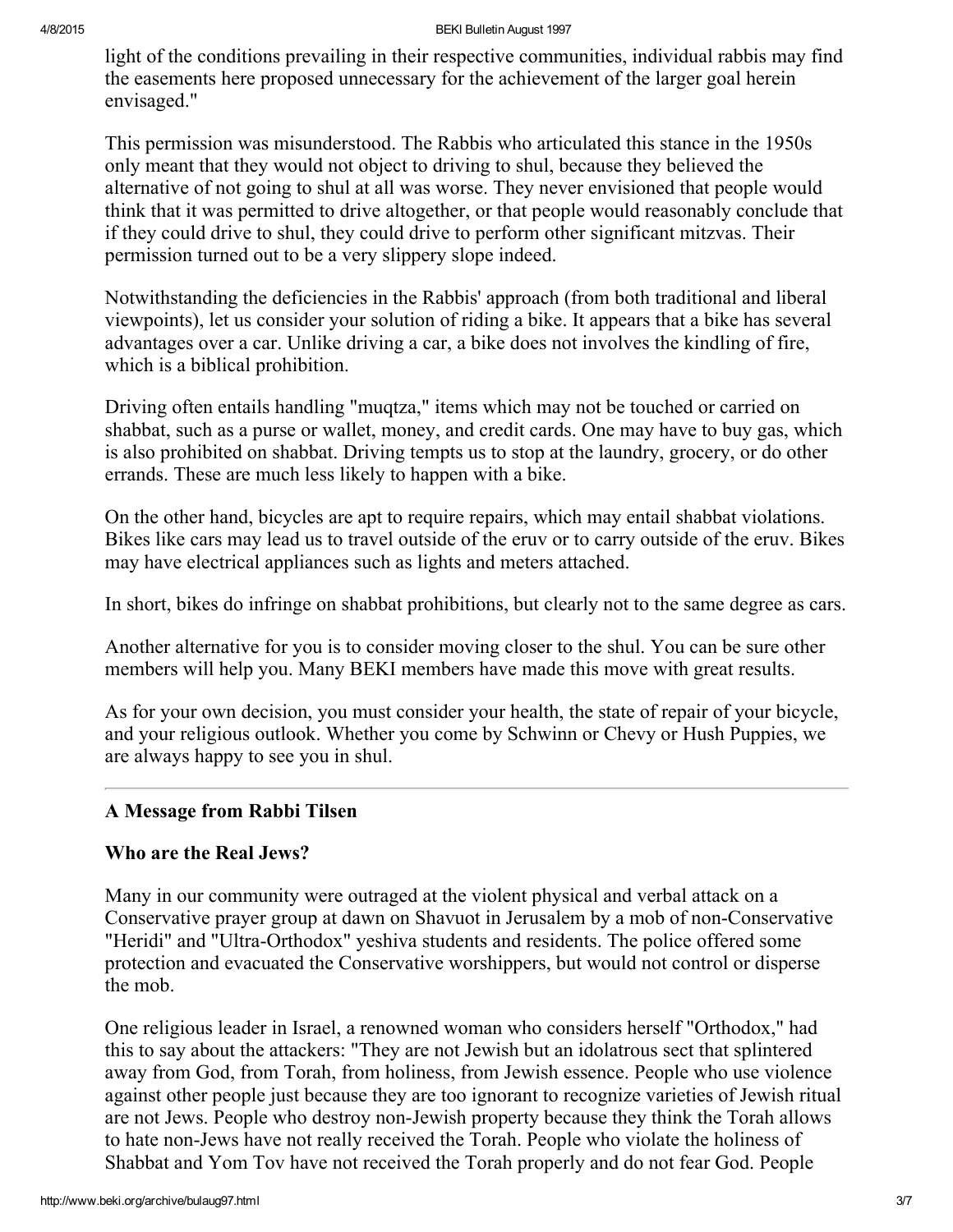#### 4/8/2015 BEKI Bulletin August 1997

who push and harrass physically and verbally Jews in prayer cannot pretend to be Jews. People who desecrate a Torah because they don't know enough halakha (Jewish law) to realize that women can touch it and read from it should be banned from the people of the Torah. People who commit all these abominations near the site of the Temple should not be allowed near any Jewish holy site or object. Leaders and teachers of people who commit all these abominations should be officially forbidden from falsely using the title "rabbi." Houses of study where people are allowed to collect dirty diapers for the purpose of throwing them on other people should be closed permanently and dispersed, and never again allowed to be called "yeshivot." All the people involved in such practices worship themselves alone and no transcendent God, they bring disgrace on Jewish tradition and endanger the Jewish people and its future on its land."

While these words may sound harsh to many ears, they are tame in comparison to the malicious tirades delivered against Conservative and Reform Jews.

I would not want to be part of the verbal abuse of declaring other Jews to be "not Jews." But if we accept the proposition of our critic cited above, namely that those who carry out such attacks are not practicing Judaism, then we are left with a question: Who are the real Jews practicing real Judaism? The answer, terrifying as it may be, is you.

This can be terrifying because it means that the responsibility for the survival of Judaism as we know it rests on your shoulders alone. We have awakened from the delusion that if we send a few dollars to some Yeshiva in Israel then "they" will make sure Judaism survives. It means that we have to live as Jews, we have to be the Jews, and we have to support our institutions that teach the traditions of Judaism as we know them. Lighting shabbat candles, reciting the Shema, coming to a daily or shabbat service, baking a halla, reading a passage from the Torah or other Jewish book -- these are the redemptive acts that we ourselves must do. Our own synagogue, our United Hebrew School, Ezra Academy, Kadima-USY, Makom, JTS, MERCAZ, Masorti-Israel -- and above all our own family -- these are the institutions that we must support. No one else is going to Jew it for you.

# <span id="page-3-0"></span>LifeCycles

BEKI Welcomes New Members & Their Families: Matthew & April Lieberman; Leona Kose Levine, by marriage to Rabbi Murray Levine.

HaMagom Yinahem: We Mourn the Deaths of Bert Edwin Fraade, father of Steven Fraade; Sylvia Suslew, sister of Robert Merriam.

#### <span id="page-3-1"></span>Sing Song of Songs, Ruth & Ecclesiastes

Many BEKI members enjoyed the chanting of the Song of Songs on Passover, the Book of Ruth on Shavuot, and the Book of Ecclesiastes on Sukkot by Amy Pincus, Ariel Serkin, Esther Serkin, Sarah Serkin, Shoshana Cohen-Fraade, Elisa Beller, Sarah Beller, Liz Shanks and others in recent months. If you are interesting in learning to read the special trope (melody) of these books please call Rabbi Tilsen at 389-2108.

# <span id="page-3-2"></span>UHS Registration Deadline Approaching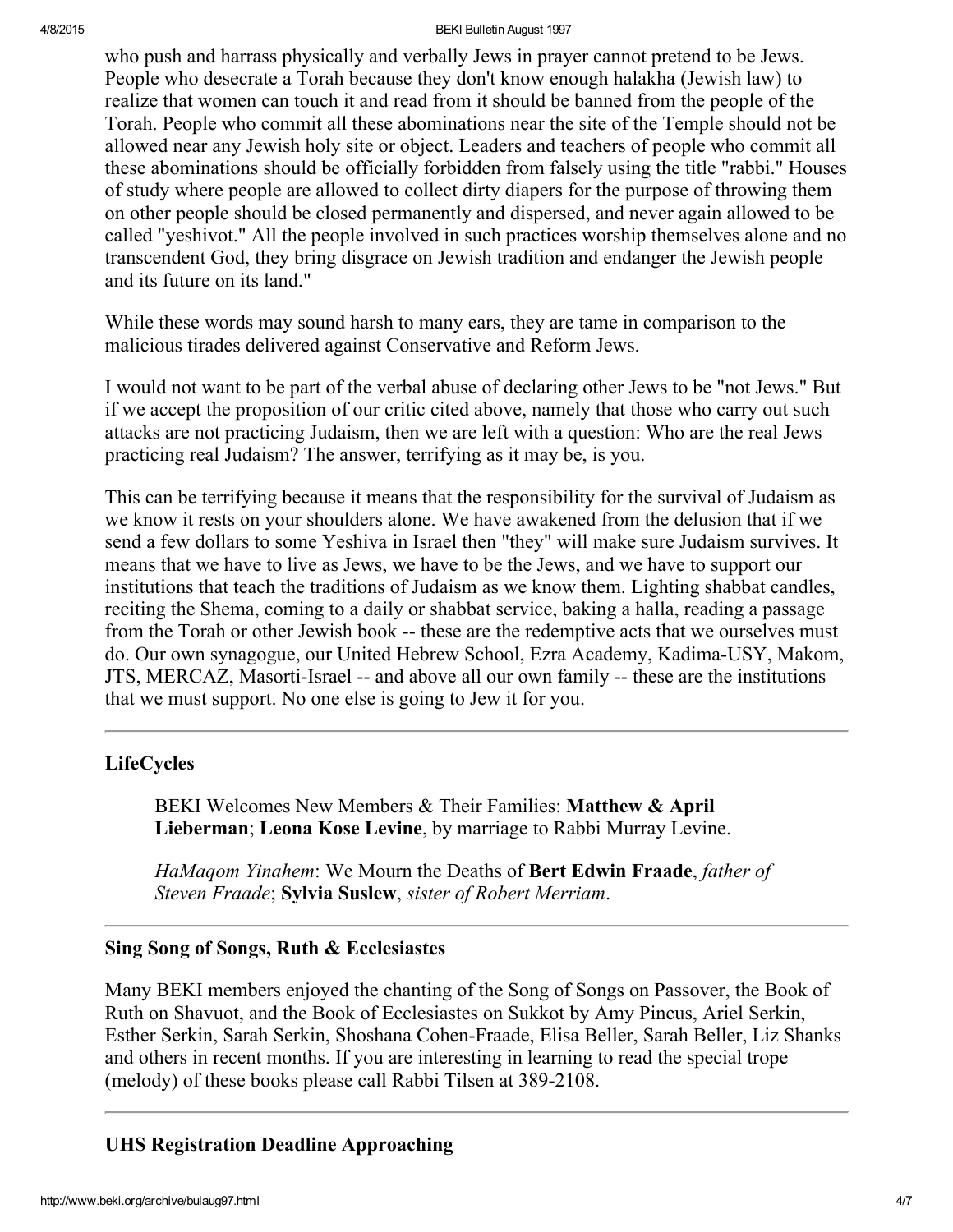Registration is open for the United [Hebrew](http://www.beki.org/archive/youth.html%20#UHS) School for children entering K through 7th grade this fall. Registration deadline is 15 August; after that date a late-registration fee is required. Classes begin Sunday 7 September 1997 for all students. Classes will meet at BEKI in refreshed classrooms.

If you would like to volunteer to serve on the UHS Board or in another capacity, please contact Barbara Stern at 387-0056.

The United Hebrew School will offer the Talmud Torah Meyuhad taught by Claire Yale and others for students with special education needs. If your child might benefit from this program, please call Principal Ms Terri Stern (387-9268) at your earliest opportunity. Talmud Torah Meyuhad is supported by the Department of Jewish Education of the Jewish Federation of Greater New Haven.

Contributions to BEKI toward the cost of operating the School are tax-deductible to the full extent provided by law.

A limited number of Louis Friedman Scholarships are available to students whose families have demonstrable financial need. To apply please complete the Scholarship Application form which is included in the BEKI UHS registration packet. The deadline for Scholarship applications is 15 August 1997. All scholarship applications are strictly confidential.

For registration material or additional information please call the BEKI office at 389-2108 or visit during office hours listed on page 2 of this Bulletin.

### <span id="page-4-0"></span>Letters

Bea and I will always have fond memories of the wonderful night we spent with our family and friends new and old, at the [Testimonial](http://www.beki.org/archive/distinguished.html%20#smirnoff) Tribute to me as "Man of the Year." I thank all the people behind the scenes who worked long and hard to make it a success. It was a beautiful evening and one I will certainly cherish.

#### Sincerely, Milton (Smirnoff)

I sincerely appreciate all the concerns, offers of help, calls, cards donations, etc., made on my behalf during my broken wrist episode. My very warm thanks to all.

From, Rose Feen

# <span id="page-4-1"></span>Social Action Tikun HaOlam Update

The [Wardrobe](http://www.beki.org/archive/tiqunola.html%20#wardrobe) Closet is being used by the Community Action of New Haven Clients. It is very rewarding to see the Women come down to the synagogue and choose the clothes they want for themselves. Through the great generosity of Barry Vine, we are able to match jewelry to the outfits. We would also like to offer make up, panty hose and new undergarments to the women. If you have any connections in supplying these items, please let us know. If you wish to help in manning a room for an hour and a half, please call Mimi 397-3851 or Charles 389-0349. We also need large sizes 20 and up in very good condition.

If you wish to send a package for the High Holidays to a student in or out of town, please contact Mimi or Charles no later than the end of August (There is no fee for this gift).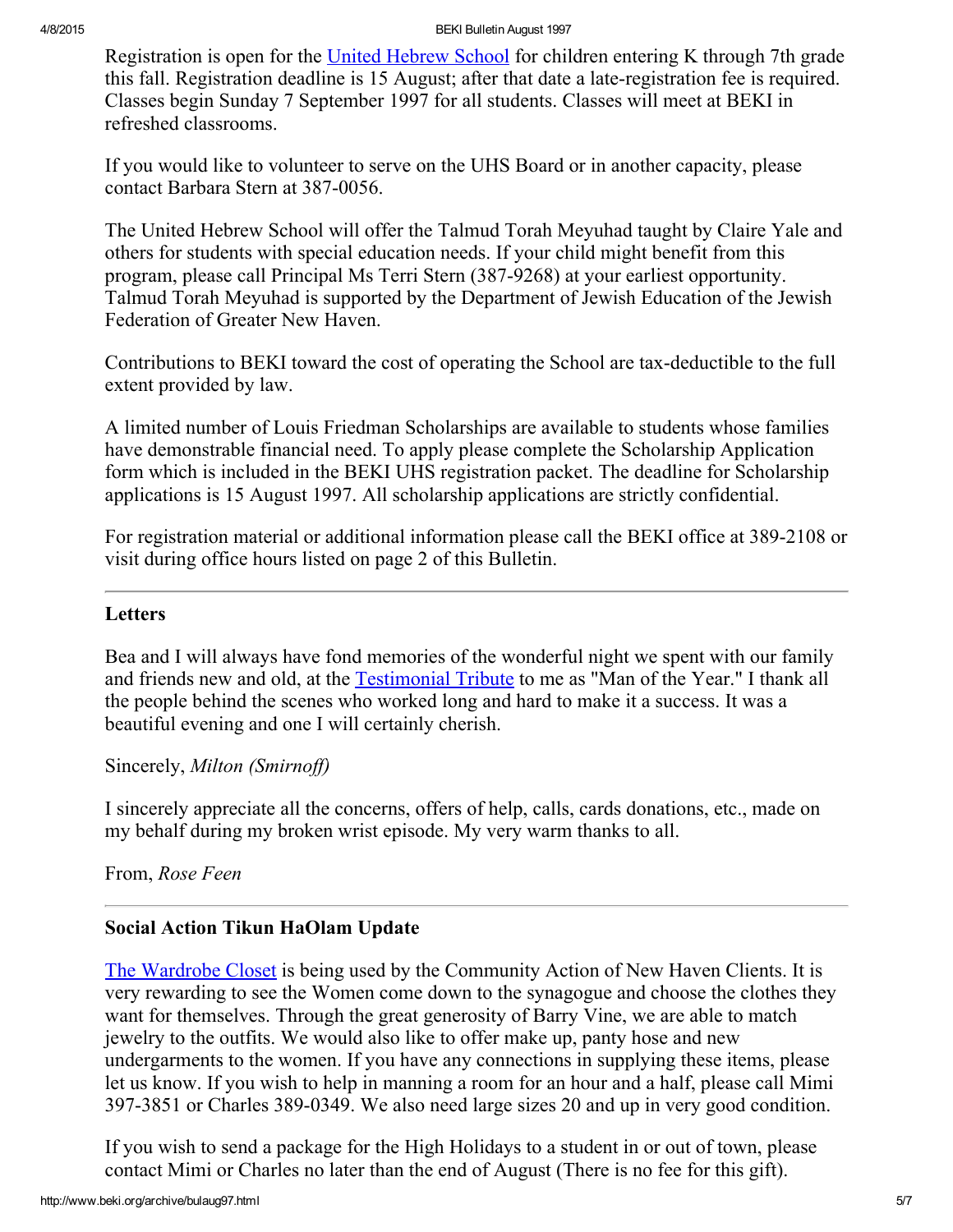We will be collecting children's books, new or used in very good condition for our Sister City Library of Afula-Gilboa Israel. Please leave the books in the lobby or cloak room. Our goal is to collect l00 books to send in time for Chanukah.

Beaver Ponds Park [Project:](http://www.beki.org/archive/tiqunola.html%20#beaverpond) BEKI members have joined with neighbors and local church, synagogue and mosque members under the leadership of BEKI Board Member Robert Forbes in a creative project to build bridges between neighborhoods, increase awareness of environomental concerns, and improve the quality of life for all by reclaiming Beaver Ponds Park. The Friends of Beaver Ponds Park, which Robert Forbes helped to initiate early in l997, has held several events and formed a working committee to further the agenda of reclaiming the once-abandoned urban treasure of the Beaver Ponds and the surrounding Park. Linking the ethnically-diverse neighborhoods of Beaver Hills, Dixwell and Newhallville, Beaver Pond Park is becoming a vital meeting ground for residents who share common interests. A Tashlikh service, a brief "casting of sins" ritual held on the first day of Rosh HasShana (New Year), is planned for Thursday afternoon, 2 October l997/5778 at 5:00 p.m. the Pond. Time to be determined. To find out more about the Project contact Robert Forbes at 782-9101 (email [robert.forbes@yale](mailto:robert.forbes@yale.edu) edu).

Project Isaiah: We will be collecting non perishable canned goods during the months of August and September for the Food Pantry. Please bring your cans to the lobby or the cloak room. Boxes will be available.

#### <span id="page-5-0"></span>Sisterhood News

[Sisterhood](http://www.beki.org/archive/sisterhood.html) is busy making plans for the year 1997-98. We always want each year to be bigger, better and more productive than the one before. We usually succeed because of the hard work and devotion of our Sisterhood members, their enthusiasm is contagious.

Join us if you are not yet a member! Our president, Adele Tyson, would love to hear from you (389-9599). Become a part of this busy, friendly group. All our endeavors are directed to the betterment of our beloved B.E.K.I.

Our most sincere thanks to Gladys Lipkin for donating the beautiful white lattice screens that add so much to our social hall. They have already been put to good use. Also thanks to Bertha Fleischer, Lois Feldman, Rita Buckman, and Tillie Horwitz for the plants. Sisterhood women and the congregation thank you for your generosity.

Other donations to Sisterhood were recently received from George Posener, Mary Ellen Mack, Eunice Rogoff and Rose Feen.

"Dear Rabbi" and "A Message from Rabbi Tilsen" copyright Jon-Jay Tilsen 1997.

For more information call or write to:

#### **Congregation Beth El-Keser Israel**

85 Harrison Street New Haven, CT USA 065151724 203-389-2108

Return to News & Events [Calendar](http://www.beki.org/archive/newsindex.html)